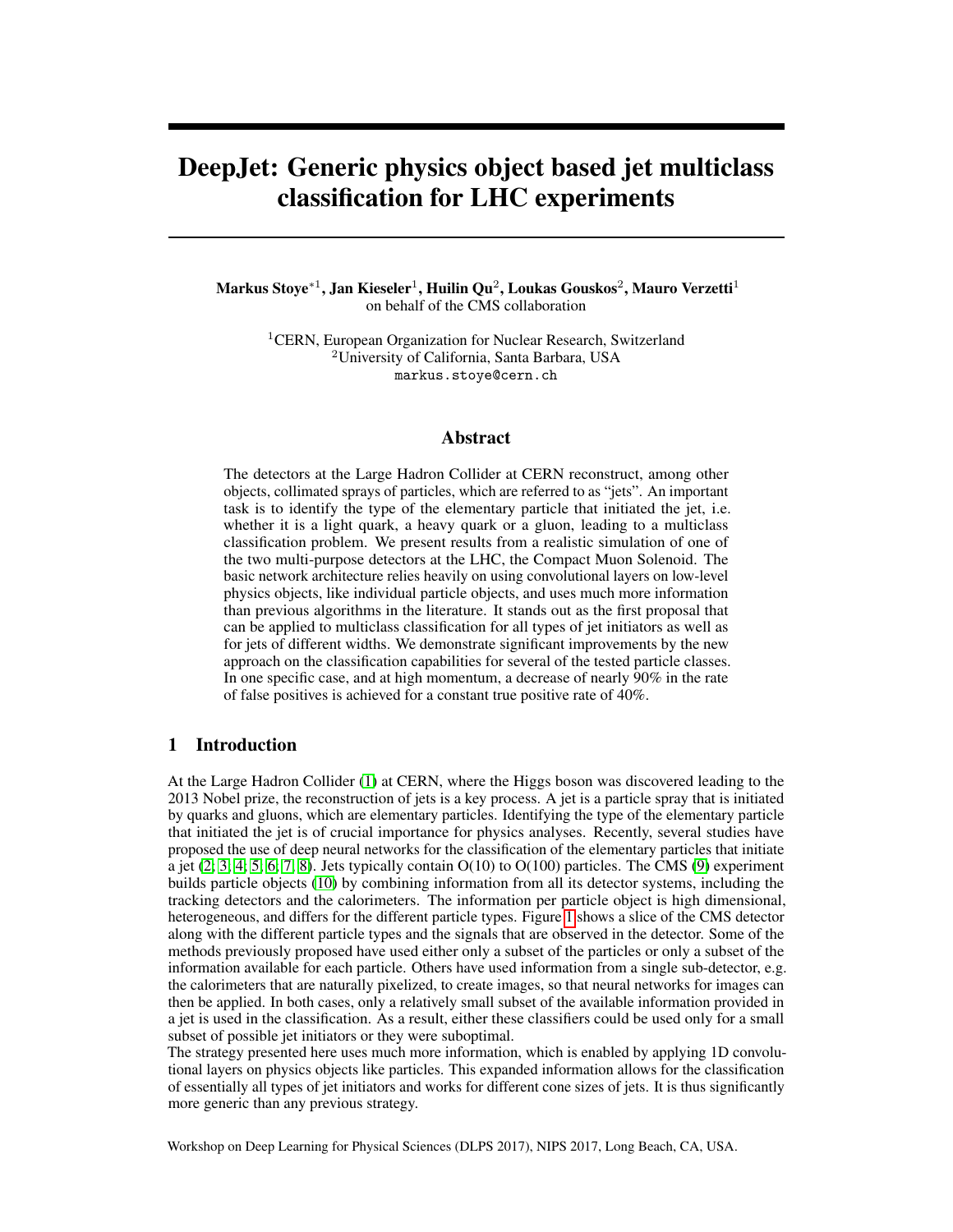

<span id="page-1-0"></span>Figure 1: Slice of the CMS detector. It illustrates the different detector types and their different response to different particle types, such as muons or hadrons.

### 2 Neural network design

We define three lists of physics objects which are associated to a jet. Charged particle objects, which we measure accurately in the silicon tracker, neutral particle objects, which are only measured in the calorimeters, and "secondary vertices", which are points that are displaced from the main collision point and where two or more tracks seem to originate.

A part of the neural network architecture that is described in the following is inspired by the strategy that was previously applied, namely that features were engineered by hand for all physics object types. This handcrafted feature engineering is now replaced by convolutional network layers. We use 18 features for each charged particle, 8 for each neutral particle, and 16 for each secondary vertex. Multiple layers of 1D 1x1 convolutions are applied for each object type to extract features per object. The numbers of nodes of the chained 1D 1x1 convolutional layers on the object lists are 64, 32, 32, and 8 for charged particle objects, 32, 16, and 4 for neutral particle objects, and 64, 32, 32, and 8 for secondary vertex objects. After these convolutional layers, the objects are placed in sequences that are sorted based on physics arguments relevant to the classification. Different sorting schemes are found to have a very modest impact on the result. The sequences are then passed as inputs to recurrent neural networks (LSTM [\(11\)](#page-4-10)) with an output of 150, 50, and 50 intermediate features for charged, neutral, and vertex objects, respectively. Each jet also has 8 global features. These global features are concatenated with the outputs of the recurrent networks and are then given as input to a dense neural network with 6 layers. We use ReLU [\(12\)](#page-4-11) activation, DropOut [\(13\)](#page-4-12) (rate 0.1) and batch normalization [\(14\)](#page-4-13). For optimization, the Adam optimizer [\(15\)](#page-4-14) is used with a learning rate of  $\epsilon = 10^{-8}$  and no automatic learning rate decay. However, the learning rate is decreased manually during training time in case the loss plateaus. For the technical implementation, we use Keras [\(16\)](#page-4-15) and Tensorflow [\(17\)](#page-4-16). The training sample consists of about 100 million jets, of which 20 million are used as development and validation samples, evenly split. We use softmax as activation function in the last layer and categorical cross-entropy as loss function, with the following classes: b-jet, double b-jet, leptonic b-jet, c-jet, uds-jet and gluon-jet. b- and c-jets are also referred to as heavy flavor jets.

#### 3 Performance comparison

The performance of our classifier for the sum of b-jet classes vs. the c-jet class and the combined uds- and gluon-jet classes is compared to the standard jet classification in use in CMS. Figure [2](#page-2-0) shows the receiver operating characteristic curve. A significant gain of the DeepJet classifier (called DeepFlavour when used for heavy flavor jet classification) with respect to the standard classifier is observed. The standard classifier has a dense deep neural network that is similar to the one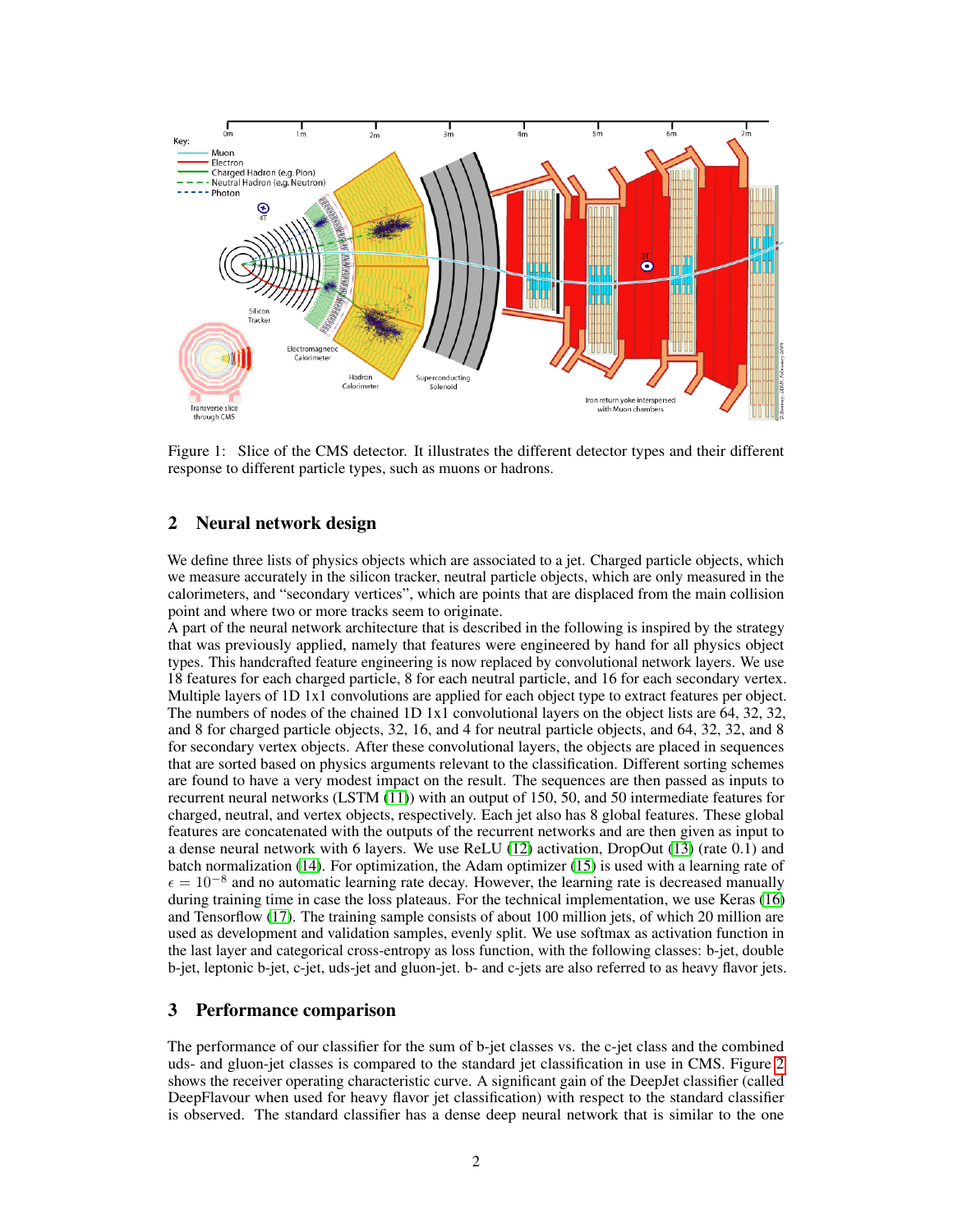

<span id="page-2-0"></span>Figure 2: b-jet efficiency vs. misidentification probability for c-jets and uds- and gluon-jets of simulated events. A minimal transverse momentum  $(p_T)$  of 30 GeV is required. *DeepCSV* is the standard CMS classifier, DeepFlavour the neural network described in the text, and *noConv* a dense neural network with the same input as DeepFlavour [\(18\)](#page-4-17).



<span id="page-2-1"></span>Figure 3: b-jet efficiency vs. misidentification probability for c-jets and uds- and gluon-jets of simulated events. A transverse momentum  $(p_T)$  range from 600 GeV to 1000 GeV is selected. *DeepCSV* is the standard CMS classifier, DeepFlavour the neural network described in the text [\(18\)](#page-4-17).

in DeepFlavour, but uses handcrafted object features. To gain insight into the improvement, we also trained a wide dense neural network with the complete input of DeepFlavour, but without the convolutional layers; this is found to lead to a clear performance degradation. Figure [3](#page-2-1) compares the performance of the two classifiers for very high momentum jets. Here DeepFlavour outperforms the old classifier by a large margin. A standard working point for jet classification is defined at 1% false positive rate; DeepFlavour leads to only 0.12% false positive rate for the same rate of true positives. A large fraction of this gain is due to the preselection of charged particle objects and object features used in the standard classifier; passing to DeepFlavour only the standard classifier inputs results in a performance similar to the latter.

For gluon- vs. uds-jet separation it was previously shown that deep neural networks outperform classical procedures [\(4\)](#page-4-3). We directly compare DeepJet to a 2D convolutional network architecture similar to the one proposed in [\(4\)](#page-4-3) and to a narrowed down version of DeepJet, where only 4 features per particle object and no convolutional layers are used; this is labeled as *recurrent* in the Figures. The sequence is sorted in descending order in the transverse momentum of the particle objects. Different methods of sorting have been tested in [\(7\)](#page-4-6), which is similar to the narrowed down DeepJet neural network, with similar performance. The three architectures are compared in Figure [4.](#page-3-0) DeepJet and the custom classifiers give similar results. The image approach is slightly less performant, which might be due to information loss when transforming the continuous position information into an image with discrete position information. In real data, jet classification is always a multiclass classification problem, as a priori all classes are possible for a given jet. The DeepJet multiclass approach gives much more information to the user and performs as well as or better than all binary classification schemes.

#### 4 Adaptation for wide jets

So far we have discussed the so-called "narrow" jets in which the constituent particles are contained in a cone of a relatively small radius. These narrow jets are typically used to identify particle sprays initiated by a single elementary particle, a quark or a gluon. However, when the quarks originate in the decay of a high-momentum heavy particle, the subsequent particle sprays from different quarks become highly collimated and cannot be resolved into separate narrow jets. In such cases, a "wide" jet, with a larger cone radius, is often used to include all particle sprays from the heavy particle decay in a single jet.

An approach similar to the one used for narrow jets can also be applied for wide-jet classification, where the task is to identify a wide jet as originating from a top quark, a W boson, a Z boson, a Higgs boson, or background processes. Due to different characteristics between narrow and fat jets, a few modifications are made on the neural network architecture to better adapt to the problem. Due to its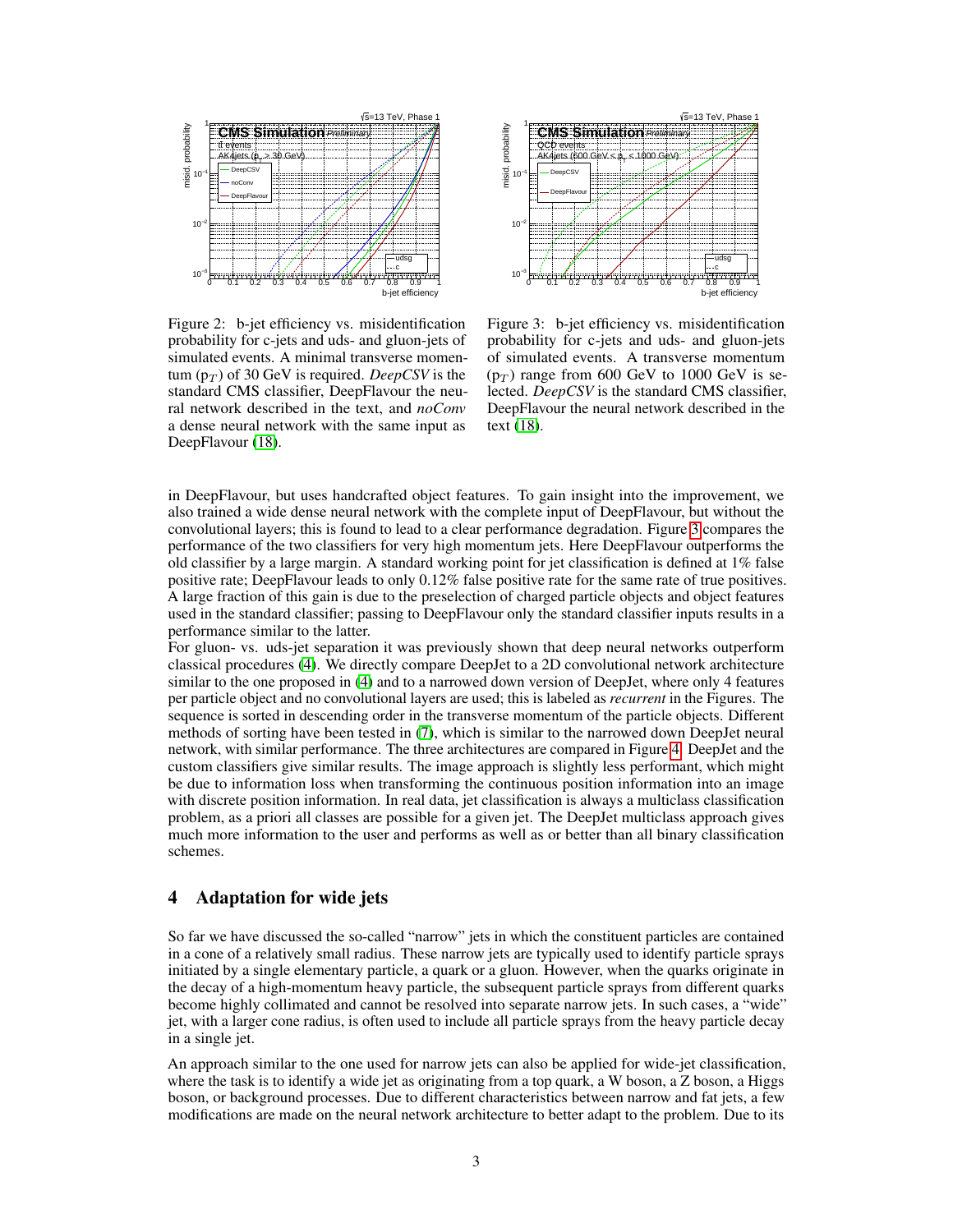

<span id="page-3-0"></span>Figure 4: uds-jet (light quark) efficiency vs. gluon-jet misidentification probability of three different neural networks (DeepJet, *recurrent* and *convolutional*) described in the text [\(19\)](#page-4-18).

<span id="page-3-1"></span>Figure 5: Top jet identification efficiency vs. background misidentification probability of DeepJet for wide jets and a BDT based algorithm [\(23\)](#page-4-19).

larger cone size, a typical wide jet has at least twice as many particles as a typical narrow jet. The recurrent units used in narrow-jet classification become significantly slower to train, as the length of the input list grows. Moreover, the relations among the particle objects in a wide jet are more involved than the ones in a narrow jet, because a wide jet tends to contain more than just one quark. Thus, an architecture based solely on 1D convolutions is adopted to mitigate the high computational cost of recurrent units. The kernel size of the 1D convolutions is changed from 1 to 3 and the depth of the convolutional layers is increased in order to better exploit the rich interrelationship among particle objects in a wide jet.

The convolution-only architecture for wide jet classification is largely based on the ResNet model [\(20\)](#page-4-20). We adapt it to work with 1D particle lists instead of 2D images, but keep the main structure and all important ingredients such as residual connection [\(21\)](#page-4-21), batch normalization [\(14\)](#page-4-13), and ReLU [\(12\)](#page-4-11) activation function. The depth of the convolutional network is 14 layers for inclusive and charged particle objects, and 10 for secondary vertex objects. The inclusive particle object list is a combination of charged and neutral particle objects with their common features. This combination is found to improve the performance slightly. The filter size of each convolutional layer ranges between 32 to 128. The outputs from the three separate convolutional neural networks are combined in a fully connected layer with 512 units, followed by a DropOut layer with a drop-rate of 0.2, and then connected to the output layer. The neural network is implemented using the MXNet package [\(22\)](#page-4-22) and trained with the Adam [\(15\)](#page-4-14) optimizer with a learning rate of 0.001 to minimize the cross-entropy loss. The learning rate is reduced by a factor of 10 at the 10th, 20th, and 30th epochs to improve convergence. 40 million samples are used for training and 5 million for each, development and validation.

With the significantly improved performance observed for DeepJet in high-momentum b-jet identification, as shown in Figure [2,](#page-2-0) it is expected that top-jet identification will benefit from a similar approach because a b quark is present in top quark decays. Figure [5](#page-3-1) shows the performance of DeepJet for the identification of wide jets originating from top quark decays. We compare the performance of DeepJet with one of the most performing top jet identification algorithms [\(24\)](#page-4-23) used in CMS, which is based on boosted decision trees (BDT) and physics inspired input features. A significant improvement in performance is observed for DeepJet, where the false positive rate is reduced by a factor of 4 compared to the BDT-based algorithm at the same top-jet true positive rate of 50%.

## 5 Conclusion

We present new custom neural network architectures for generic classification of jets of various cone sizes and classes. Our proposals outperform significantly the standard classification procedures in the CMS experiment in all classes tested. If this performance gain in the simulation is confirmed using real collision data, the new classification will result in a significant improvement in the CMS detector capabilities and will therefore have a significant positive impact on the research output of the CMS experiment.